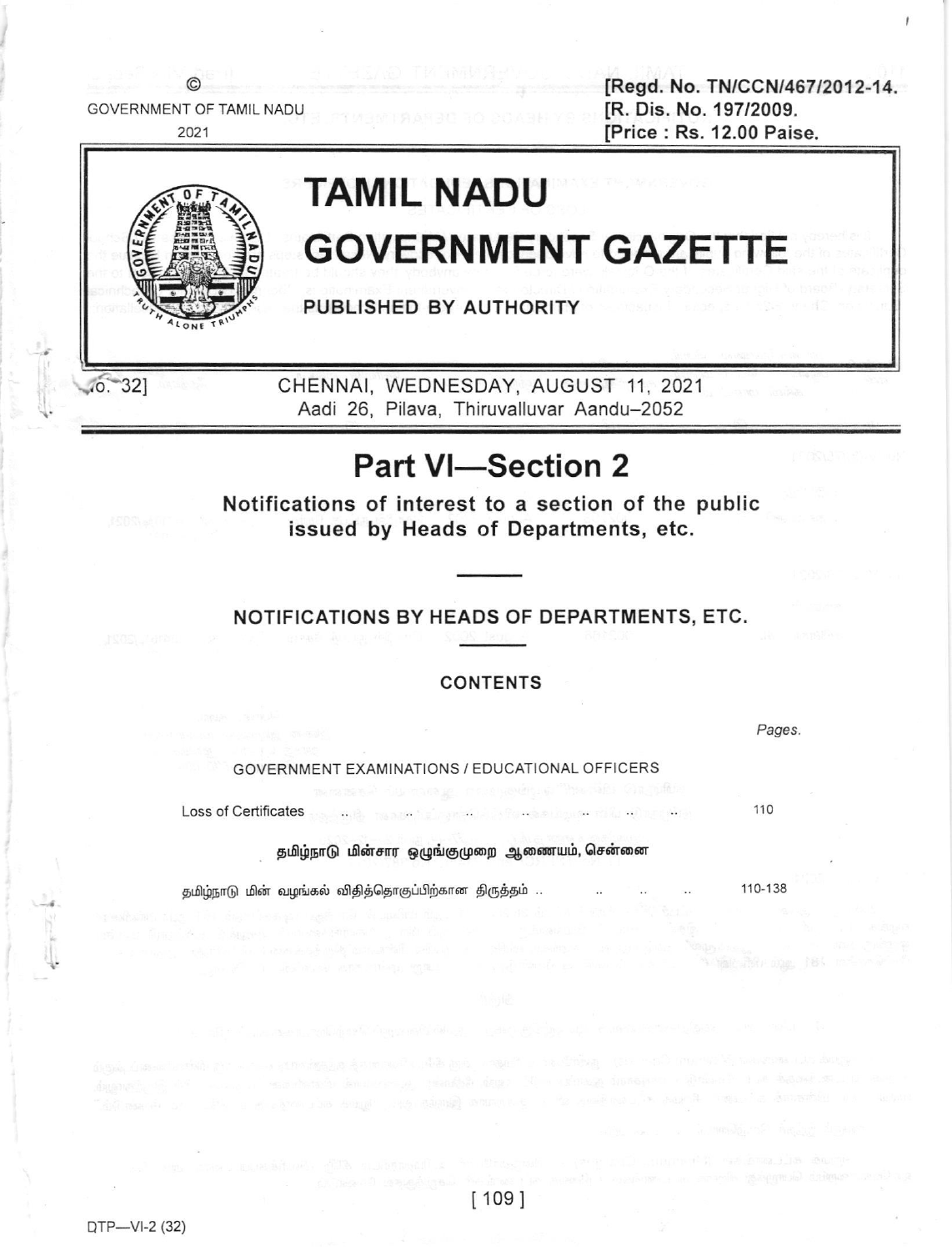## NOTIFICATIONS BY HEADS OF DEPARTMENTS, ETC.

#### **GOVERNMENT EXAMINATIONS / EDUCATIONAL OFFICERS**

### **LOSS OF CERTIFICATES**

It is hereby notified that the Original Higher Secondary Certificates / Matriculation Certificates / Diploma Certificates / School Certificates of the following pupils are reported to have been lost beyond recovery. Necessary steps are being taken to issue the duplicate of the said Certificates. If the Originals were to be found by anybody, they should be treated as invalid and sent to the Secretary, Board of Higher Secondary Examination / Directorate of Government Examinations, Chennai-6 / Director of Technical Education, Chennai-25 / Inspector / Inspectress of Matriculation and Anglo-Indian Schools as the case may be for cancellation:

| சி.என்.சி.<br><i><b>67600T.</b></i> | மாணவர்/மாணவி பெயர்,<br>பள்ளியின் பெயர் மற்றும்<br>கல்வி மாவட்டம். | பதிவு/<br>சான்றிகழ்<br><b>6Т600Т.</b>                | மாகம்<br>மற்றும் வருடம்.               | தேர்வின் விவரம்.                                | கடித எண்ணும்,<br>கேகியம்.                                                                   |
|-------------------------------------|-------------------------------------------------------------------|------------------------------------------------------|----------------------------------------|-------------------------------------------------|---------------------------------------------------------------------------------------------|
| $\boldsymbol{\theta}$               | (2)                                                               | (3)                                                  | (4)                                    | (5)                                             | (6)                                                                                         |
|                                     | No. VI(2)/75/2021.                                                |                                                      | Part Vi—Rection 2                      |                                                 |                                                                                             |
|                                     | தஞ்சாவூர்:                                                        |                                                      |                                        |                                                 |                                                                                             |
|                                     | கலைவாணி,<br>சπ.                                                   | 002703                                               | August 2002                            | தொழில் நுட்பத் தேர்வு                           | ந.க. எண் 011710/டி/2021,<br>$23 - 07 - 2021$                                                |
|                                     | No. VI(2)/76/2021.                                                |                                                      |                                        |                                                 |                                                                                             |
|                                     | தருமபுரி:                                                         |                                                      |                                        |                                                 |                                                                                             |
|                                     | சசிரேகா,<br>சி.                                                   | 002168                                               | August 2002                            | தொழில் நுட்பத் தேர்வு                           | ந.க. எண் 215416/டி/2021,<br>$23 - 07 - 2021$                                                |
|                                     |                                                                   |                                                      | 짓 씨가 그렇게 있어.                           |                                                 |                                                                                             |
|                                     | 7 BISH                                                            |                                                      |                                        |                                                 | பொன். குமார்,<br>இணை இயக்குநர் (பணியாளர்),<br>அரசுத் தேர்வுகள் இயக்ககம்,<br>சென்னை-600 006. |
|                                     |                                                                   | தமிழ்நாடு மின்சார ஒழுங்குமுறை ஆணையம், சென்னை         |                                        |                                                 |                                                                                             |
|                                     |                                                                   | தமிழ்நாடு மின் வழங்கல் விதித்தொகுப்பிற்கான திருத்தம் |                                        |                                                 |                                                                                             |
|                                     |                                                                   |                                                      |                                        | அறிவிக்கை எண் த.மி.ஒ.ஆ/SC/7-44, நாள் 24-12-2020 |                                                                                             |
|                                     |                                                                   |                                                      | Lr. No. TNERC/Legal/3145/D.No.387/2021 |                                                 |                                                                                             |

No. VI(2)/77/2021.

2003 ஆம் ஆண்டு மின்சாரச் சட்டத்தின் (மத்தியச் சட்டம் 36/2003) 50 ஆம் பிரிவுடன் சேர்த்துப் படிக்கப்படும் 181 ஆம் பிரிவினால் வழங்கப்பட்ட அதிகாரங்களையும், இதன் பொருட்டு இயல்விக்கும் அனைத்துப் பிற அதிகாரங்களையும் செலுத்தி தமிழ்நாடு மின்சார ஒழுங்குமுறை ஆணையம் இதன்மூலம் தமிழ்நாடு மின் வழங்கல் விதித் தொகுப்பில் பின்வரும் திருத்தங்களை செய்கிறது. அதன் வரைவு மேற்கொள்ள 181 ஆம் பிரிவின் (3) ஆம் உட் பிரிவின்படி வேண்டுறுத்தப்பட்டவாறு முன்னதாக வெளியிடப்பட்டுள்ளது.

#### திருத்தம்

1. மின்வழங்கல் விதித்தொகுப்பில், 6 ஆம் ஒழுங்குமுறை விதியில் பின்வரும் சொற்றொடா்களுக்குப் பதிலாக,

''6. சிறுமக் கட்டணங்கள் (Minimum Charges) – நுகா்வோா், உரிமதாரருக்கு கீழே விவரமாகத் தந்துள்ளபடி ஒவ்வொரு மின்னிணைப்புக்கும் சிறுமக் கட்டணத்தைக் கட்ட வேண்டும். மின்சாரம் நுகரப்படாவிட்டாலும், நீதிமன்ற ஆணையால் மின்னிணைப்பு துண்டிப்பில் இருந்தாலும், வழங்கப்பட்ட மின்சாரக் கட்டணம் சிறுமக் கட்டணத்தை விடக் குறைவாக இருந்தாலும், சிறுமக் கட்டணத்தை கட்டியே ஆக வேண்டும்.''

பின்வரும் இந்தச் சொற்றொடர் அமைக்கப்படும்:

''6. சிறுமக் கட்டணங்கள் (Minimum Charges) – மின்நுகர்வோர், உரிமதாரரிடம் கீழே விவரிக்கப்பட்டவாறு மின்னிணைப்பு ஒவ்வொன்றையும் பொறுத்து சிறுமக் கட்டணங்கள் / நிலைக் கட்டணங்கள் செலுத்துதல் வேண்டும்.